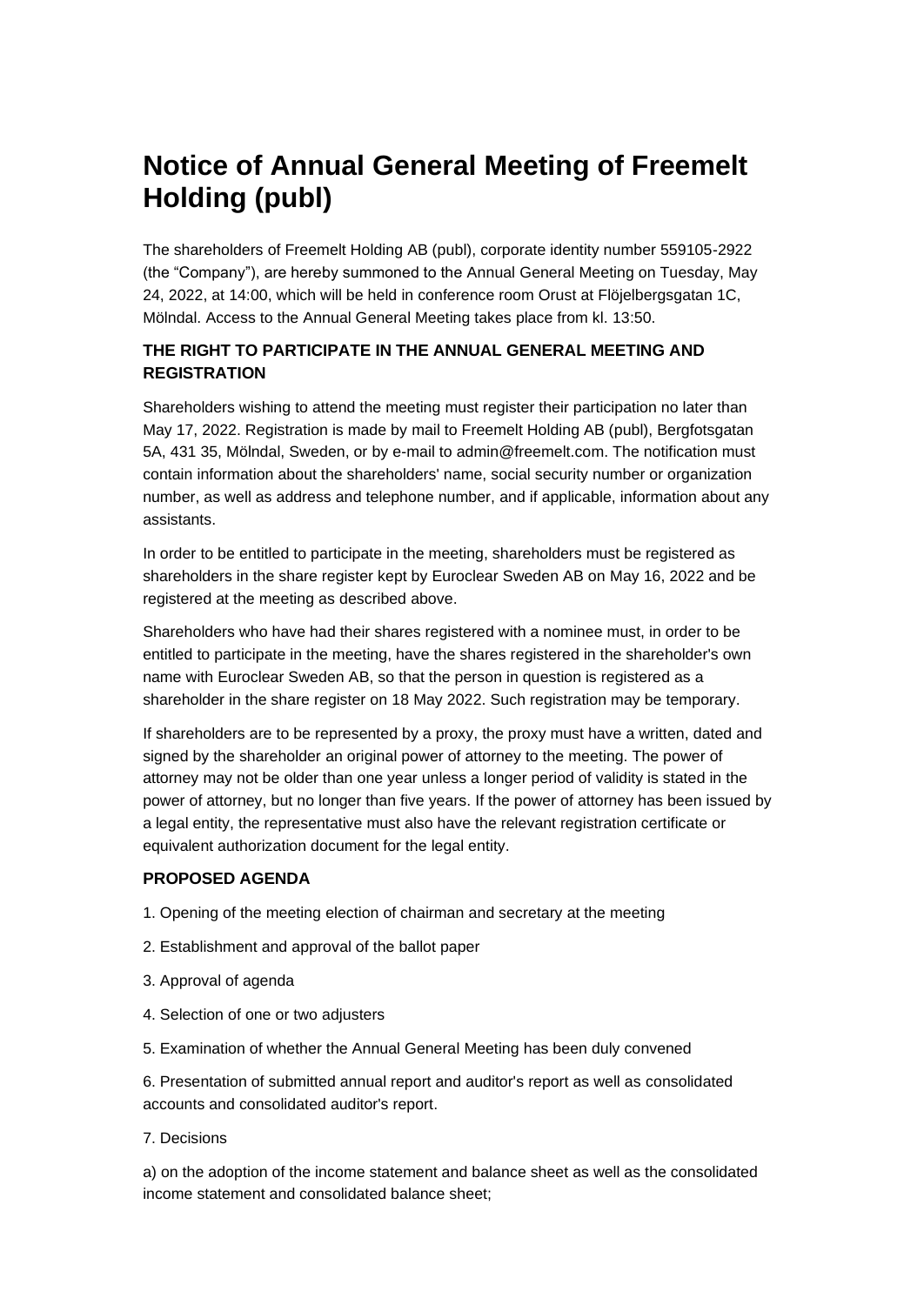b) on dispositions regarding profit or loss according to the approved balance sheet;

c) on discharge from liability of Board members and the CEO;

8. Determination of board and auditor fees;

9. Election of the board and any deputy board members as well as auditors and any deputy auditors;

10. Resolution authorizing the Board of Directors to decide on a new issue of shares, warrants and / or convertibles;

11. Closing of the meeting.

#### **PROPOSED DECISION**

The proposed resolutions in items 8 and 9 have been presented by the shareholders Ola Rollén, Carl Palmstierna and Ulric Ljungblad (jointly the "Shareholders").

Item 1. Election of chairman of the meeting

The Board of Directors proposes that Carl Palmstierna be elected chairman of the meeting and that Martin Wildheim be elected secretary of the meeting.

Item 4. Election of one or two adjusters

The Board of Directors proposes that Cecilia Jinert Johansson be elected as an adjustment person to, together with Chairman Carl Palmstierna, adjust the minutes.

Item 7 b). Proposed resolution on the adoption of the income statement and balance sheet as well as the consolidated income statement and consolidated balance sheet

The Board of Directors proposes that the funds available to the Annual General Meeting be SEK 345,103,241 in a new account and that no profit be distributed for the financial year 2021.

Item 8. Determination of board and auditor fees

The shareholders propose that a fee of no more than SEK 525,000 be paid to the Board according to the following distribution; The Chairman of the Board is remunerated with SEK 150,000 and each of the other Board members, who are not employees of the Group, is remunerated with SEK 75,000. Fees to the auditor are proposed to be paid according to an approved invoice.

Item 9. Election of the board and any deputy board members as well as auditors and any deputy auditors

The shareholders propose that the Board, for the period until the end of the next Annual General Meeting, shall consist of five ordinary members without deputies. The shareholders propose that the following persons be appointed as ordinary board members:

- Carl Palmstierna (re-election),
- Erik Lindeblad (re-election),
- Martin Wildheim (re-election),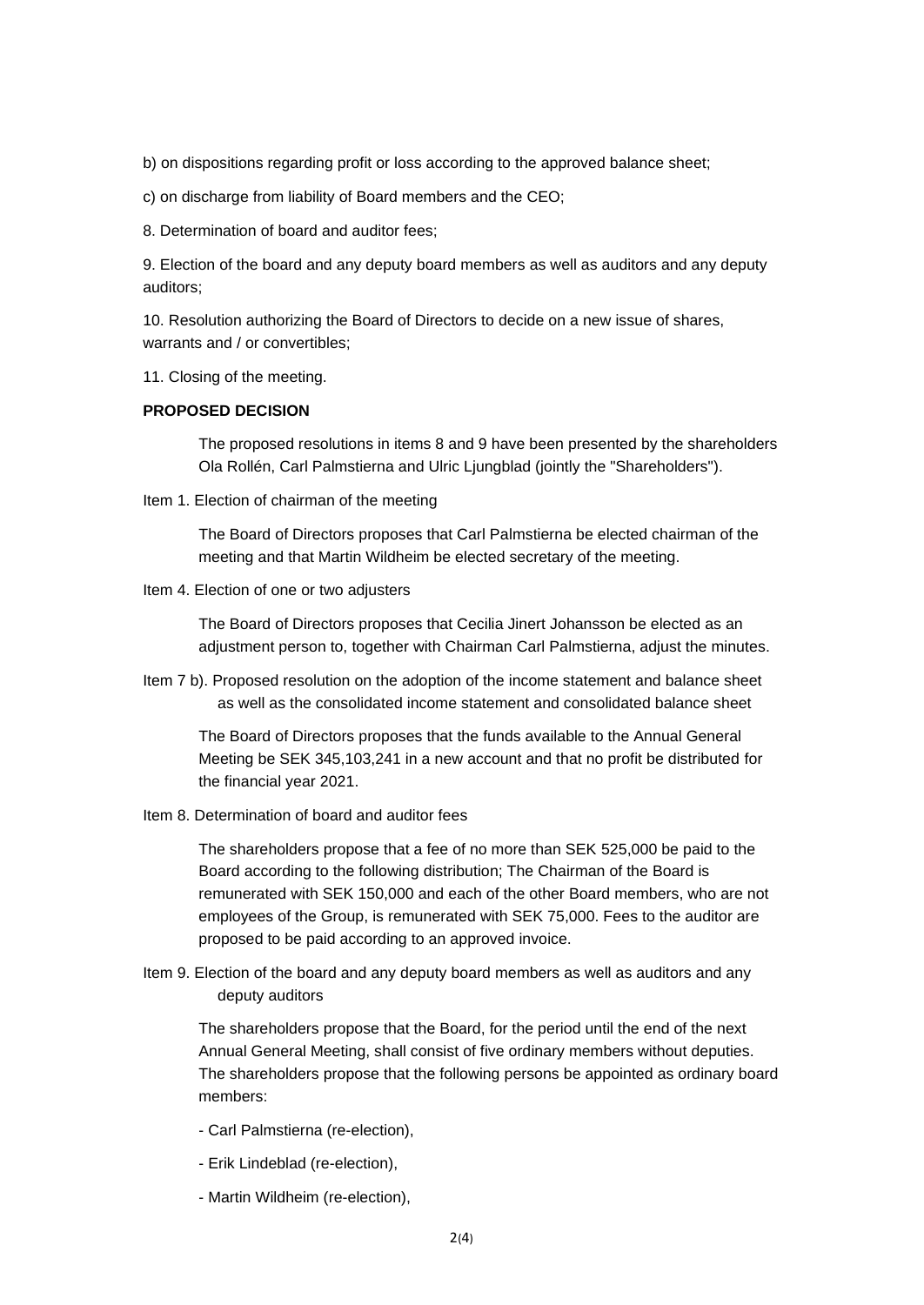- Staffan Zackrisson (re-election),
- Cecilia Jinert Johansson (re-election)

It is further proposed that Per Anell be dismissed from his assignment as a board member of the Company.

Finally, the shareholders propose that the re-election be carried out by the auditor Grant Thornton Sweden AB with Claes Jörstam as the principal auditor.

#### Item 10. Proposal for a resolution authorizing the Board

The Board of Directors proposes that the Annual General Meeting resolves to authorize the Board to, during the period until the next Annual General Meeting, on one or more occasions, with or without deviation from the shareholders' preferential rights, decide on the issue of shares, warrants or convertibles. It must be possible to make payment in cash, in kind or by set-off or otherwise with conditions. With the support of this authorization, the company's share capital and number of shares may be increased by a maximum of one amount and the number of shares that fall within the limits of the Articles of Association.

The purpose of the authorization and the reasons for any deviation from the shareholders' preferential rights is that issues should be able to take place in order to provide the Company with working capital and / or to provide the Company with new owners of strategic importance. New issues of shares, warrants or convertibles that take place with deviation from the shareholders' preferential rights shall take place at a market subscription price, including a market issue discount if applicable.

The Chairman of the Board, or the person appointed by the Board, shall have the right to make the formal adjustments to the decision that may prove necessary in connection with the registration thereof.

#### **MAJORITY REQUIREMENTS**

For resolutions in accordance with the Board's proposal in item 10, the resolution must be supported by shareholders representing at least two thirds of both the votes cast and the shares represented at the Annual General Meeting.

#### **AVAILABLE DOCUMENTS AND INFORMATION**

Accounting documents, auditors' report and other documents that according to the Swedish Companies Act must be available at the Annual General Meeting, will be available at the Company's office at Bergfotsgatan 5A, 431 35, Mölndal and on the Company's website www.freemelt.se no later than Tuesday 3 May and sent free of charge to the shareholders who request it and state their postal address. All of the above documents will also be presented at the meeting.

#### **NUMBER OF SHARES AND VOTES IN THE COMPANY**

At the time of issuing this notice, there are a total of 36,600,000 shares and votes in the Company. The company has no holding of own shares.

#### **PROCESSING OF PERSONAL DATA**